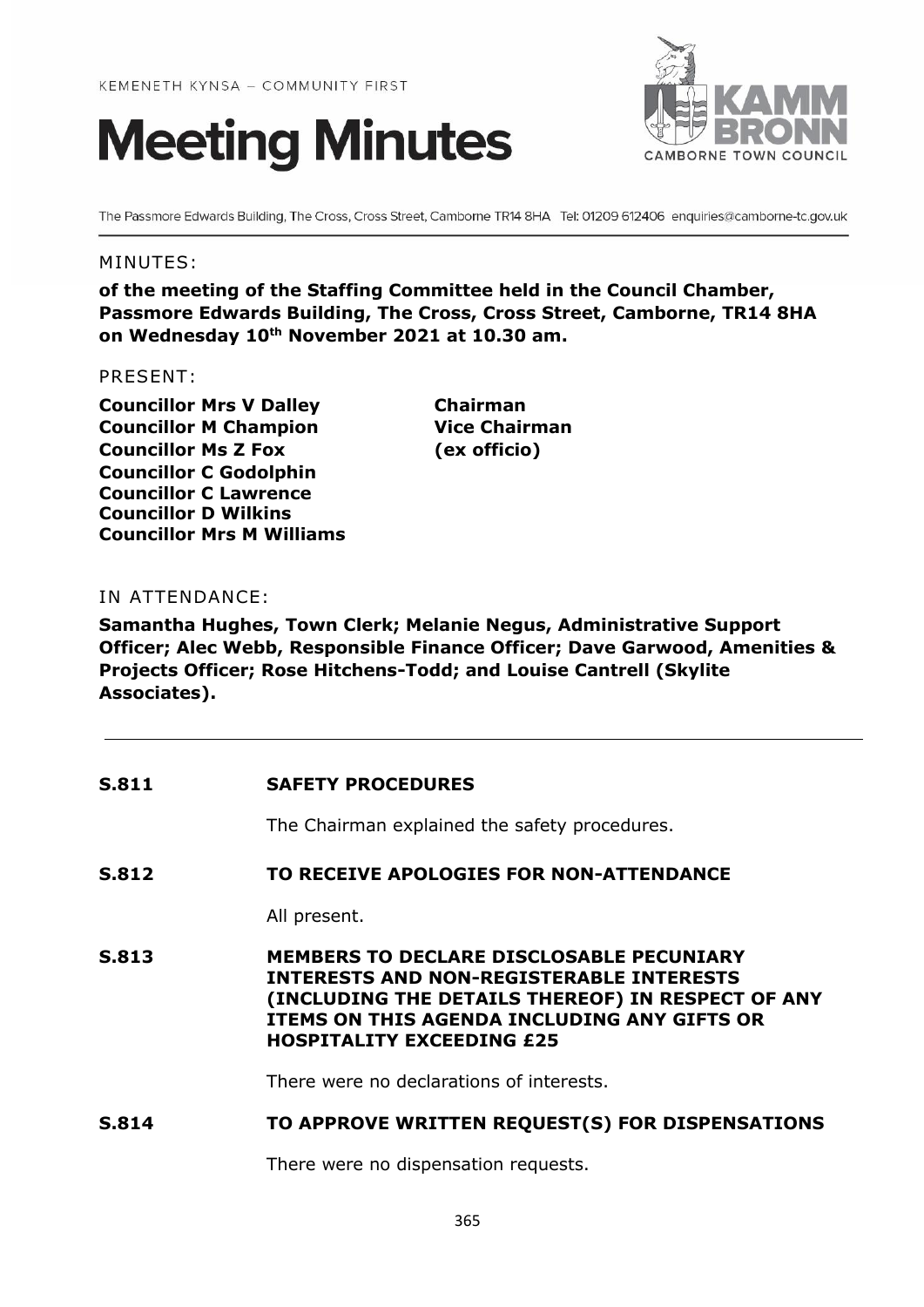#### **S.815 CHAIRMAN'S ANNOUNCEMENTS**

There were no Chairman's announcements.

#### **S.816 TO RECEIVE AND APPROVE THE MINUTES OF THE STAFFING COMMITTEE MEETING HELD ON 20th OCTOBER 2021, FOR SIGNING BY THE CHAIRMAN**

### **S.816.2 RESOLVED: that the minutes of the Staffing Committee meeting held on 20th October 2021 were received, approved, and signed by the Chairman**

Proposed by Councillor V Dalley Seconded by Councillor M Champion

On a vote being taken the matter was approved unanimously.

#### **S.817 MATTERS ARISING WHERE NO SUBSTANTIVE ITEM BELOW, FOR INFORMATION ONLY**

There were no matters arising.

#### **S.818 TO RECEIVE A VERBAL REPORT FROM SKYLITE ASSOCIATES ON THE AMENITIES OPERATIVE ROLE, DRAFT JOB DESCRIPTION AND PERSON SPECIFICATION. AGREE ACTION AND AUTHORISE EXPENDITURE**

The Amenities & Projects Officer reminded members that this role had already been approved and asked that members consider the job description and person specification. This role was to cover all aspects of the Amenities Team's work.

### **S.818.2 RESOLVED: that a verbal report on the Amenities Operative role, draft job description and person specification was received and approved. The associated expenditure from Cost Code 4100 Recruitment budget, was authorised**

Proposed by Councillor C Lawrence Seconded by Councillor D Wilkins

On a vote being taken the matter was approved unanimously.

- **S.819 TO CONSIDER ADVERTISEMENT ARRANGEMENTS FOR RECRUITMENT AND INTERVIEWS FOR THE AMENITIES OPERATIVE ROLE, AGREE ACTION AND AUTHORISE EXPENDITURE**
- **S.819.2 RESOLVED: that advertisement arrangements for recruitment for the Amenities Operative role were considered and approved, the associated expenditure from Cost Code 4100 Recruitment budget, was authorised. The interview panel to consist of the Amenities & Projects Officer, the Chairman, and Vice Chairman of the Amenities Committee**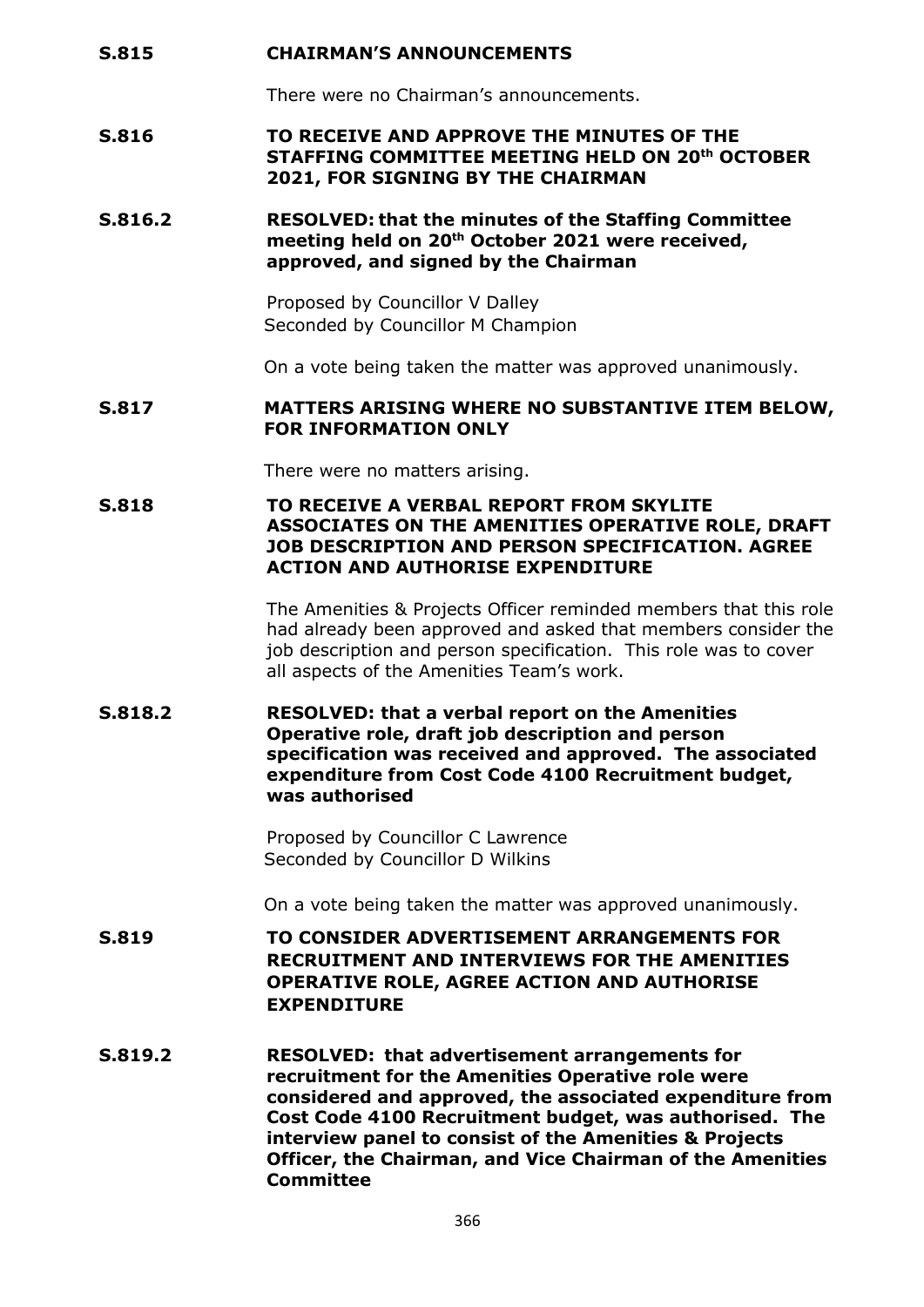Proposed by Councillor C Godolphin Seconded by Councillor D Wilkins

On a vote being taken the matter was approved unanimously.

**S.820 THAT THE COUNCIL RESOLVES UNDER THE 1960 PUBLIC BODIES (ADMISSION TO MEETINGS) ACT, TO EXCLUDE THE PRESS AND PUBLIC DUE TO THE CONFIDENTIAL NATURE OF THE BUSINESS TO BE DISCUSSED**

**S.820.2 RESOLVED: that under the 1960 Public Bodies (Admission to Meetings) Act, the press and public were excluded due to the confidential nature of the business to be discussed**

> Proposed by Councillor V Dalley Seconded by Councillor D Wilkins

On a vote being taken the matter was approved unanimously.

### **S.821 TO RECEIVE A VERBAL AND WRITTEN REPORT FROM THE ENGAGEMENT OFFICER ON THE ENGAGEMENT ASSISTANT ROLE AND TERMS AND CONDITIONS, AGREE ACTION AND AUTHORISE EXPENDITURE**

The Engagement Officer informed members that since the Engagement assistant had started it had become very evident, the need for her role. The work that had been achieved in that time certainly justified the position. For the stability of the Town Council's position regarding public engagement, making the Engagement Assistant role permanent would be of great benefit to the Town Council.

# **S.821.2 RESOLVED: that verbal and written reports from the Engagement Officer regarding the Engagement Assistant Role and Terms and Conditions, were received**

Proposed by Councillor C Godolphin Seconded by Councillor Z Fox

On a vote being taken the matter was approved by a Majority.

# **S.821.3 RESOLVED: that the change from a fixed term to permanent for the Engagement Assistant role; with the updating of the job description and contract of employment; was approved**

Proposed by Councillor D Wilkins Seconded by Councillor C Godolphin

On a vote being taken the matter was approved by a Majority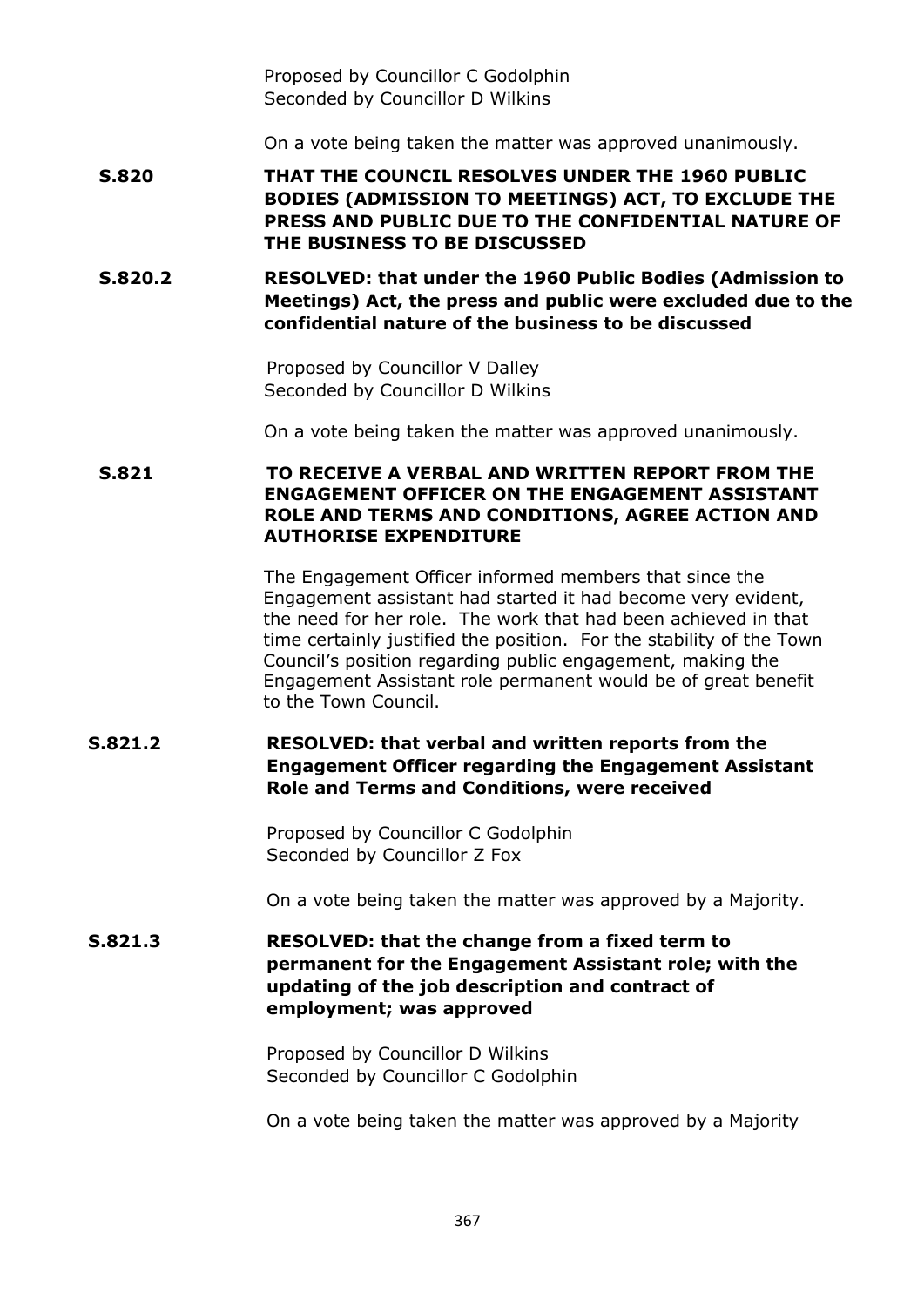**S.821.4 RESOLVED: that the expenditure of changing the Engagement Assistant role from fixed term to permanent, was approved; to be taken from Cost Code 4110 Staff Salaries and oncosts budget codes**

> Proposed by Councillor C Godolphin Seconded by Councillor D Wilkins

On a vote being taken the matter was approved by a Majority.

#### **S.822 TO RE ADMIT THE PRESS AND PUBLIC**

**S.822.2 RESOLVED: that the Press and Public be readmitted to the meeting**

> Proposed by Councillor V Dalley Seconded by Councillor D Wilkins

On a vote being taken the matter was approved unanimously.

### **S.823 TO RECEIVE A VERBAL AND WRITTEN REPORT FROM THE AMENITIES & PROJECTS OFFICER ON THE MANAGEMENT STRUCTURE FOR THE AMENITIES & GREEN SPACES TEAM;**

#### **i) AMENITIES MANAGER JOB DESCRIPTION**

## **AGREE ACTION AND AUTHORISE EXPENDITURE**

The Amenities & Projects Officer reported that changing of the Job title from Health & Safety Officer to Amenities Manager gave more flexibility within the role. The Health & Safety Officer had left due to being offered a permanent position elsewhere. The making of the Amenities Manager into a permanent role would encourage high quality of applicants that would be more likely to remain with the Town Council.

# **S.823.2 RESOLVED: that verbal and written reports from the Amenities & Projects Officer on the Management Structure for the Amenities & Green Spaces Team, including the Amenities Manager Job description were received**

Proposed by Councillor C Lawrence Seconded by Councillor Z Fox

On a vote being taken the matter was approved majority.

A Proposal from Councillor M Champion 'that the recruitment of a full time Amenities Manager be put to Full Council', Seconded by Councillor C Godolphin, fell on the vote.

# **S.823.3 RESOLVED: that the recruitment of a full time Amenities Manager, with the expenditure from the Human Resources Earmarked Reserves for 2021-2022, and Amenities**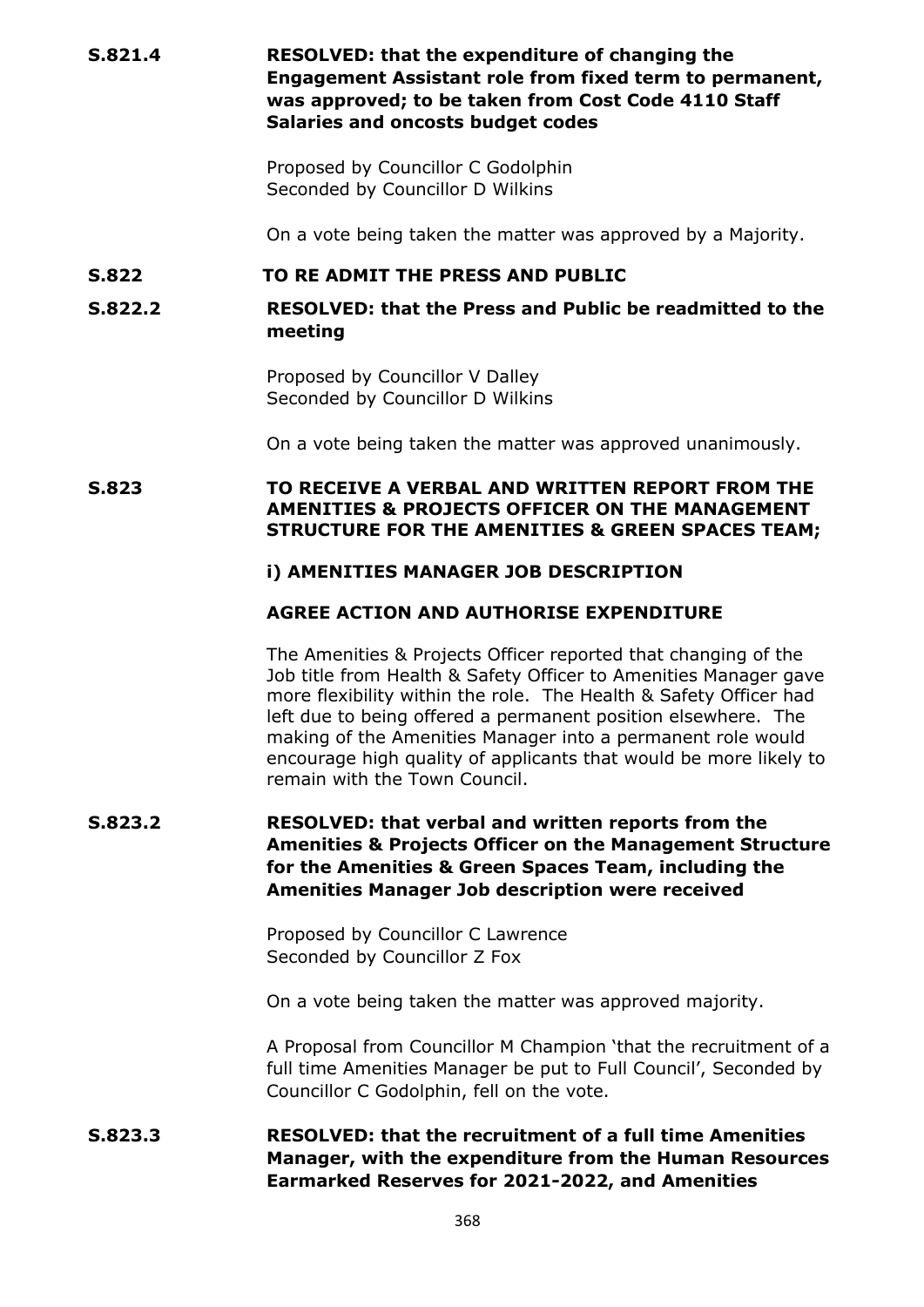### **Salaries for 2022-2023 was approved and the expenditure authorised**

Proposed by Councillor M Williams Seconded by Councillor d Wilkins

On a vote being taken the matter was approved majority.

**S.824 TO CONSIDER ADVERTISEMENT ARRANGEMENTS FOR RECRUITMENT AND INTERVIEWS FOR THE AMENITIES MANAGER ROLE, AGREE ACTION AND AUTHORISE EXPENDITURE**

**S.824.2 RESOLVED: that advertisement arrangements for recruitment of an Amenities Manager, and an interview panel of, the Amenities and Projects Officer, Town Clerk, Councillors M Champion, and V Dalley were approved**

> Proposed by Councillor V Dalley Seconded by Councillor D Wilkins

On a vote being taken the matter was approved unanimously.

**S.825 TO RECEIVE A WRITTEN REPORT FROM THE RESPONSIBLE FINANCE OFFICER REGARDING THE STAFFING COMMITTEE DRAFT REVENUE BUDGET 2022/2023 AND THREE-YEAR FINANCIAL PLAN AND DRAFT BUDGET, AGREE ACTION AND AUTHORISE EXPENDITURE**

> The Responsible Finance Officer reported that the contents of his report was compiled using the results of the Strategic Budget Working Party, and that the amended version handed out at the meeting worked out to be a lesser amount than the original.

**S.825.2 RESOLVED: that a written report from the Responsible Finance Officer regarding the Staffing Committee Draft Revenue Budget 2022/2023, three-year Financial Plan, and Draft Staffing Revenue Budget tabled at the meeting, with an adjustment increase to £4,000 for recruitment, and to £3,000 for Green Space Staff training 2022-2023; with a 5% increase for the following financial years, was received, and approved**

> Proposed by Councillor V Dalley Seconded by Councillor D Wilkins

On a vote being taken the matter was approved unanimously.

### **S.826 TO RECEIVE A TIMETABLE FOR SETTING THE 2022/2023 BUDGET AND AGREE ACTION**